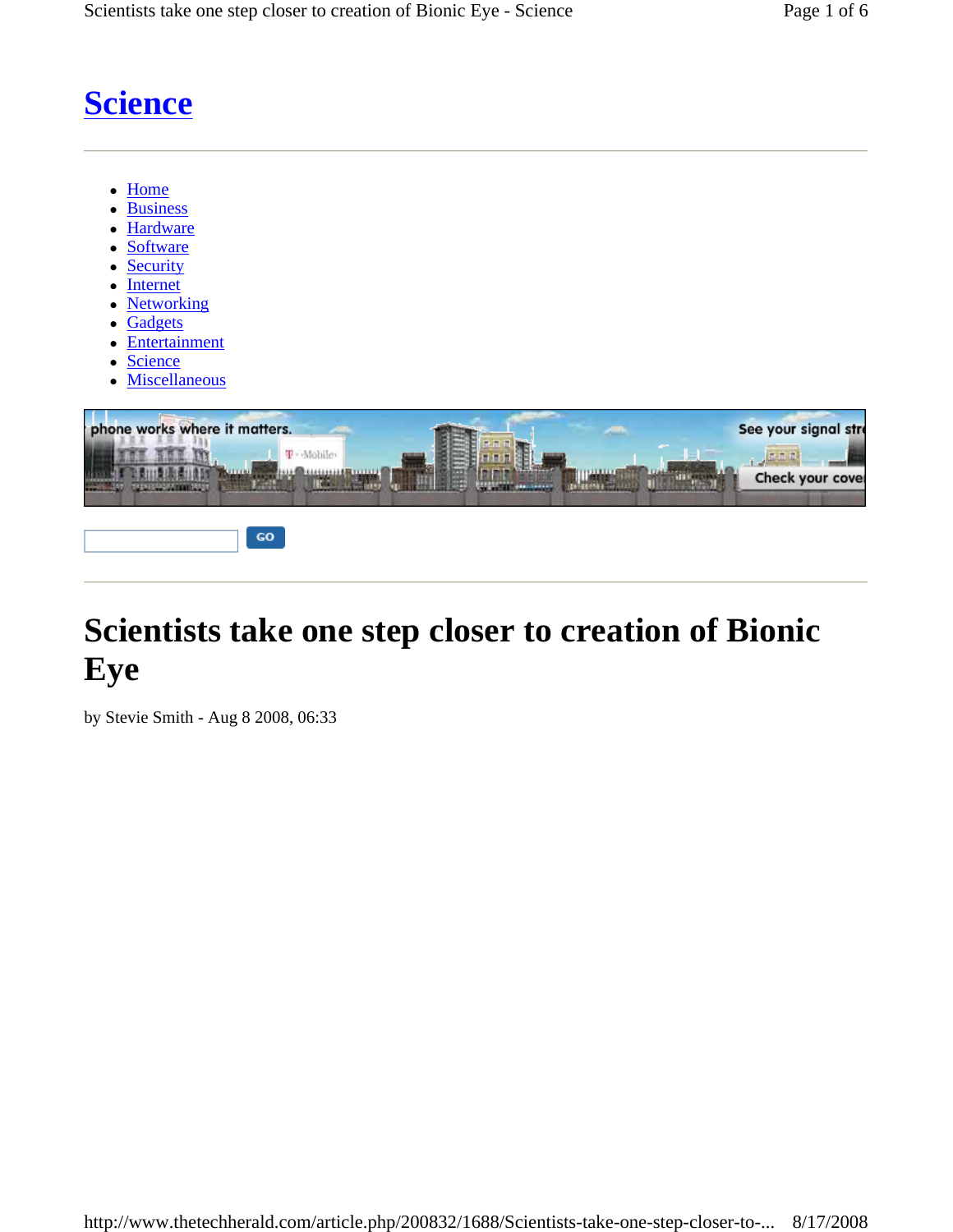

U.S. scientists successfully create curved camera shaped like a human eye. Image: Geodesic/Flickr.

**Carolina Eye Prosthetics** Truly Custom Made Artificial Eyes One Day Service! www.carolinaeyeprostheticsinc.com

**Programmable VGA Camera** Standalone, 1/2 Watt, Vision System \$99 OEM, x86 based w/ full dev kit www.tern.com/ceye.htm

**Jakks EyeClops Bionic Eye** Only \$39.99 - Save 20% Today Free Shipping www.amazon.com

#### V V

Ads by Google

Using conventional sensor materials, scientists working out of the United States have created an eye-shaped camera that could potentially enhance the performance of consumer products such as digital cameras -- and perhaps even lead to the future development of prosthetic bionic eyes for the blind.

With their findings officially published this week in the journal Nature, Yonggang Huang of the Northwestern University in Evanston, Illinois, and John Rogers of the University of Illinois at Urbana-Champaign, say they were able to solve the longstanding problem of how to place a camera across a curved surface without fracturing its microelectronic elements.

The scientists successfully worked around the problem by developing a flexible, mesh-like material consisting of tiny squares that house the camera technology's necessary photodetectors and electronics. Those individual squares are connected to one another via a wired network that enables the whole mesh to fit and mould to a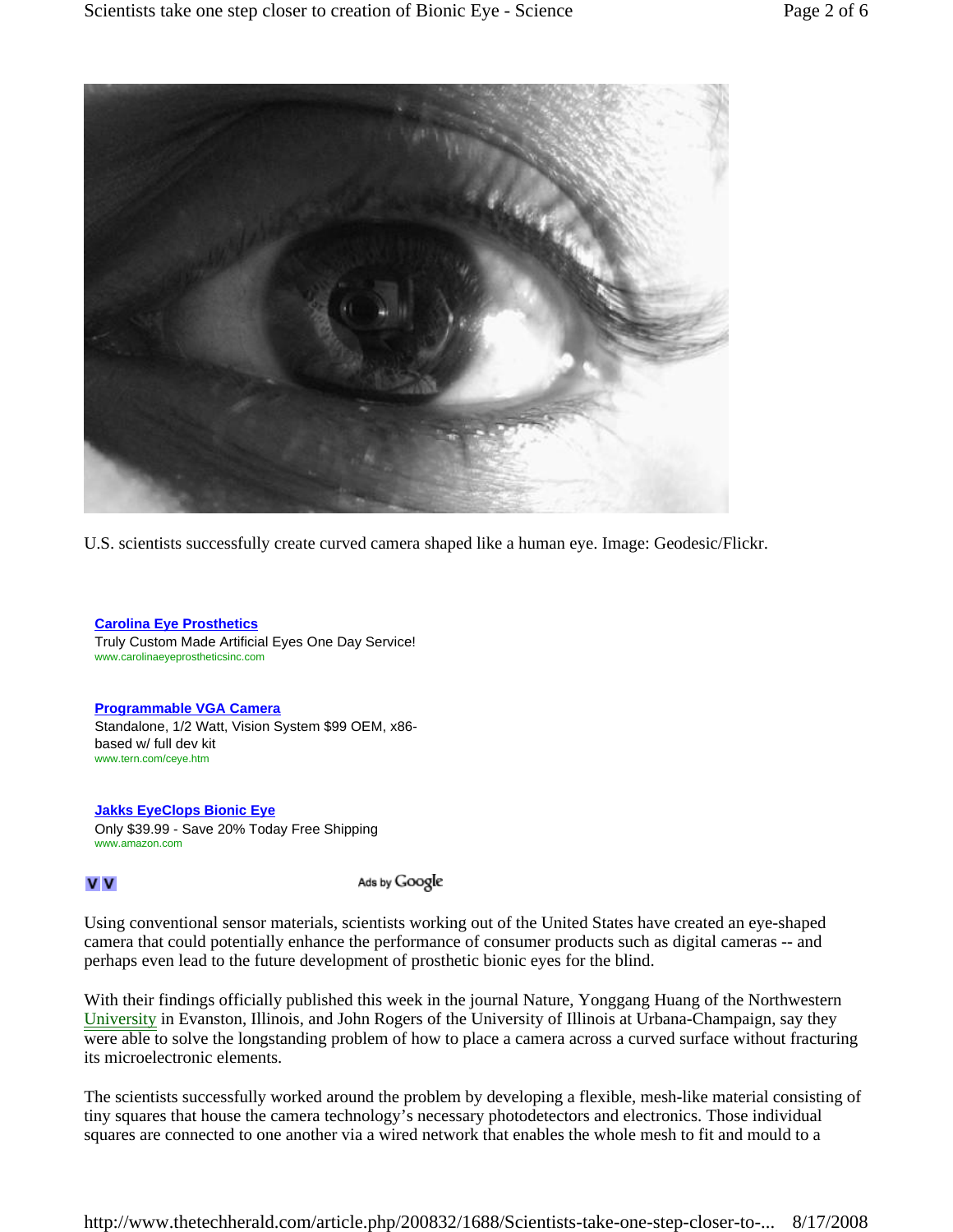curved surface without breaking.

"This is the first time we've demonstrated a camera on a curved surface to really make it look like a human eye," commented Huang in a telephone interview with the Reuters news agency, while Rogers enthused in a statement that the team's approach will allow camera electronics to be applied in places that were previously inaccessible.

Supported by the National Science Foundation and the U.S. Department of Energy, the Illinois-based scientists say their digital camera boasts the size, shape and layout of a human eye, and will enable increases in depth of vision when taking photographs.

"Currently when you take photos, the middle part of the picture is very clear but when you go to the edge, it is not so clear," explained Huang, before outlining that the new curved technology "will make the entire picture clear"

Beyond its obvious quality applications in the world of consumer electronics, the team claims that its breakthrough could also be used to provide better scanning and imaging equipment for the medical industry, and could even be used to help develop an artificial retina or complete bionic eye.

While the curved camera is already functioning well alongside computers, Huang notes that one of the main stumbling blocks associated with applying the curved digital camera as part of a replacement human eye is getting the technology to successfully interact with the brain.

- Email
- RSS
- Talkback
- Delicious
- $\bullet$  Digg
- $\bullet$  FARK
- Slashdot
- StumbleUpon

#### View blog reactions

### **Talkback**

Add your comment (no registration required)

page: **1**

BionautAug 8th, 2008 - 17:06:23

I'm not an engineer, but there are several issues that are not clear to me. First of all, I can't tell from the article how the camera is powered; what is the energy source for the camera? Secondly, how would the image be stored or transferred to a computer? I know the scientists are working on the stumbling block of getting the camera to communicate directly with the brain, but how about perhaps in the near future having the camera send its images wirelessly?

#### Report this comment

page: **1**

Add your comment (no registration required)

http://www.thetechherald.com/article.php/200832/1688/Scientists-take-one-step-closer-to-... 8/17/2008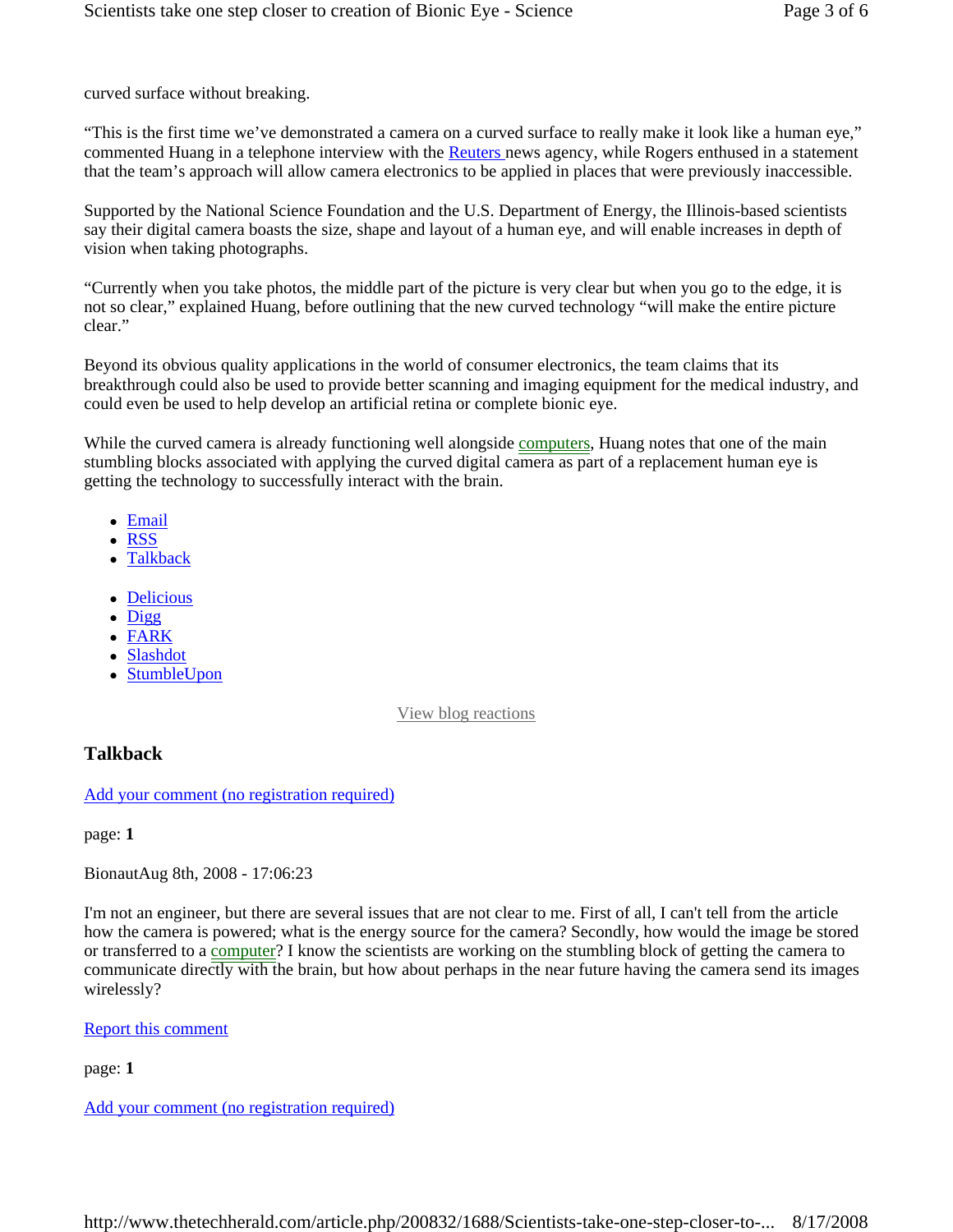



#### **Latest**

OCZ hits 250GBs with its Core Series V2 SSD drives Press conference: Bigfoot hunters insist their find is real MBTA sues to prevent talk – security by obscurity at its best Q&A: Gwyn Fisher of Klocwork Apple iPhone users struck by conversation killers

Advertising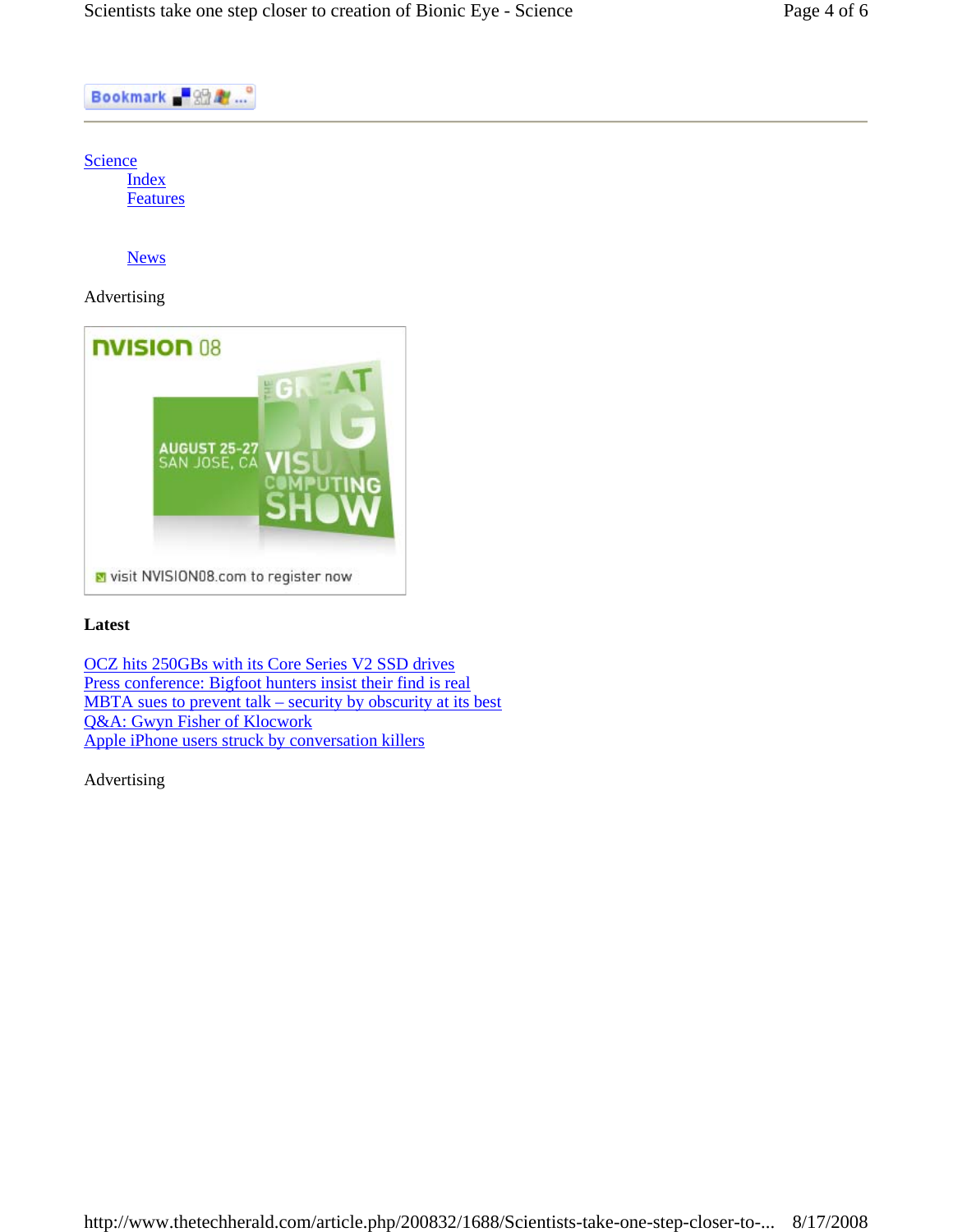

## **In The Tech Herald**

**Home Hardware Software Security** Internet **Networking Gadgets Entertainment Science** Current Affairs Other Languages and Sites **Monsters and Critics** Deutschland (Monsters and Critics)